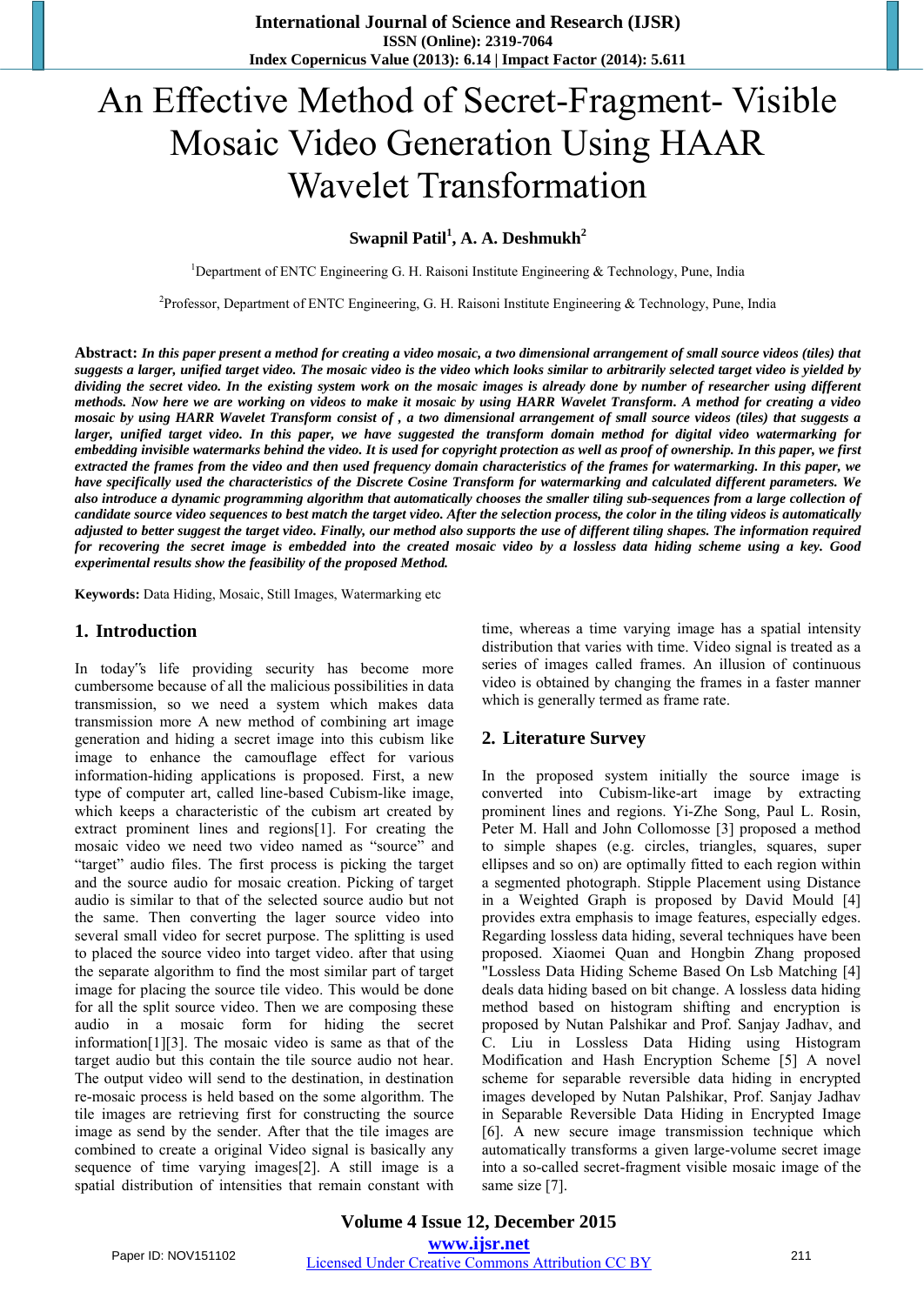## **3. Existing Architecture**



**Figure 1:** Existing Architecture

**Phase 1**−creation of a secret-fragment-visible mosaic image using the tile images of a secret image and the selected similar target image as input.

**Phase 2** −recovery of the secret image from the created secret-fragment-visible mosaic image. The first phase includes three stages of operations.

**Stage 1.1** −searching a target image most similar to the secret image.

**Stage 1.2** −fitting the tile images in the secret image into the blocks of the target image.

**Stage 1.3** –create a blank image to create a mosaic Image. **Stage 1.4**−embedding the tile-image fitting information into the mosaic image for later secret image recovery. And the second phase includes two stages of operations:

**Stage 2.1** −retrieving the previously-embedded tile image fitting information from the mosaic image.

**Stage 2.2** −reconstructing the secret image from the mosaic image using the retrieved information.

Proposed methodology has been divided into 2 phases.

## **Mosaic Image Creation**

Fig 1 shows In this first phase, Shamir secret sharing algorithm is used by which a secret is divided into parts, giving each participants its own unique part, some of the parts or all of them are needed in order to reconstruct the secret counting on all participants to combine together, the secret might be impractical and therefore sometimes the threshold scheme is used. Now fitting the tile images of the secret image into the target blocks of a preselected target image. After this transforming the color characteristic of each tile image in the secret image to become that of the corresponding target block in the target image and rotating each tile image into a direction with the minimum RMSE value with respect to its corresponding target block. After the rotation embedding relevant information into the created mosaic image for future recovery of the secret image. In this way we get the output secret fragment visible mosaic image.

## **Secret Image Recovery**

In this second phase, extracting the embedded information for secret image recovery from the mosaic image, and recovering the secret image using the extracted information by secret image recovery algorithm. In this phase result will be calculated and optimize if required result is in the form of delay and accuracy

## **4. Existing System**

In traditional methods secret text can be hidden into image which is called as Steganography. In this method only text data can be encrypted but not image. Secret images can be hidden using water marking principles. Water marking is very simple process and it is weak that anyone can decrypt easily. Mosaic image technique is one of the efficient techniques to hide the secret images. This methodology needs another image which is said to be cover image. Creating mosaic image is also a art of computer. In Existing steganography techniques may be classified into three categories - image, video, and text steganography, and image steganography aims to embed a secret message into a *cover image* with the yielded *stego-image* looking like the original cover image. Many image steganography techniques have been proposed [1-4], and some of them try to hide *secret images* behind other images [3-4]. The main issue in these techniques is the difficulty to hide a huge amount of image data into the cover image without causing intolerable distortions in the stego-image.



**Figure 2:** creation of secret-fragment-visible mosaic image

## **Existing Model (Working On Images)**



## **5. Proposed Methodology**

## **Frame Type**

Three types of video frames are I-frame, P-frame and Bframe. "I" stands for Intra coded frame, "P" stands for Predictive frame and ,B" stands for Bidirectional predictive frame. "I" frames are encoded without any motion compensation and are used as a reference for future predicted  $P''$  and  $B''$  type frames.  $J''$  frames however require a relatively large number of bits for encoding.  $P^{\prime\prime}$ frames are encoded using motion compensated prediction from a reference frame which can be either  $J''$  or  $J''$  frame. , P" frames are more efficient in terms of number of bits required compared to , I" frames, but still require more bits than  $, B$ " frames.  $, B$ " frames require the lowest number of bits compared to both ,J" and ,P" frames but incur computational complexity. Frames between two successive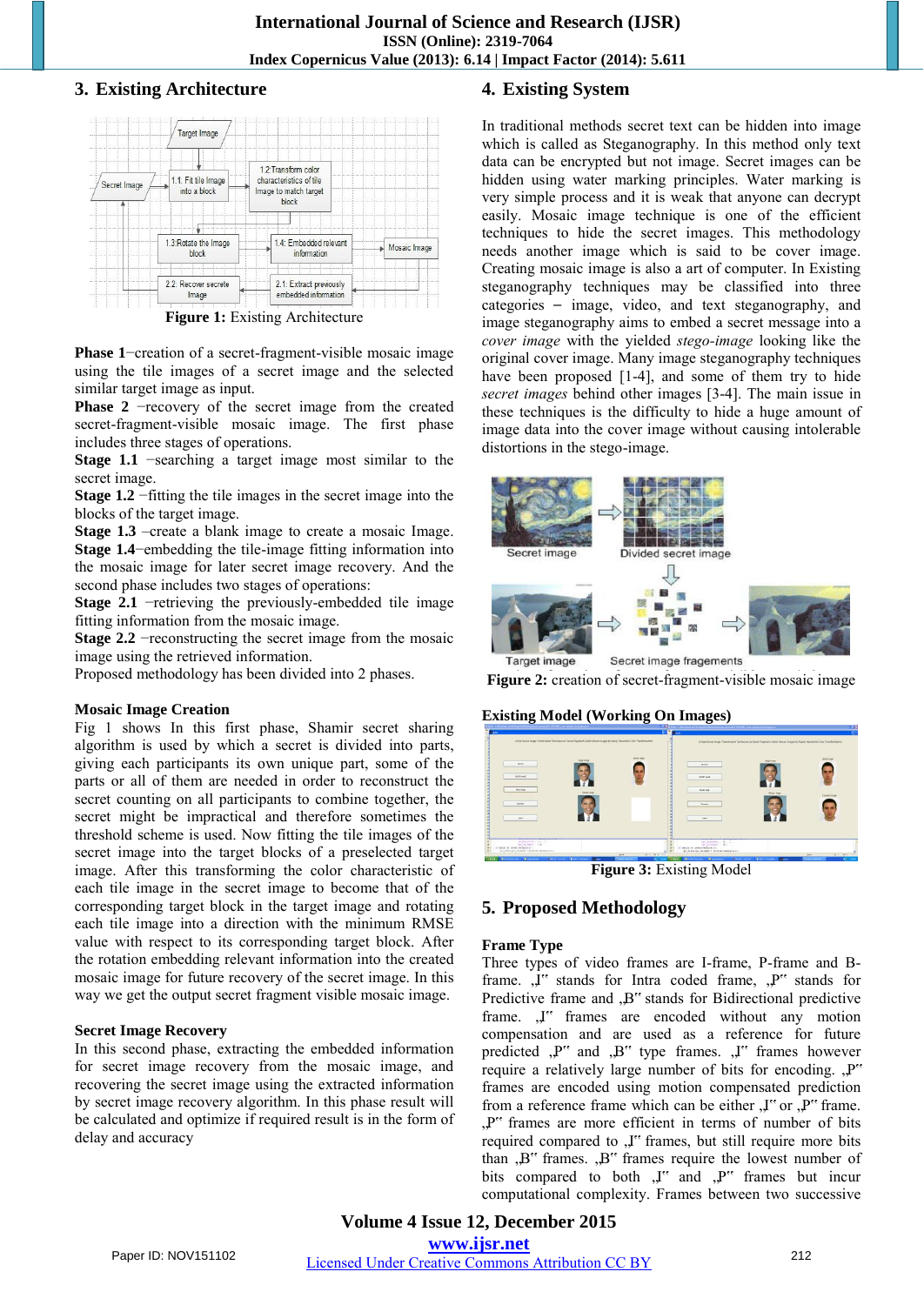"I" frames, including the leading "I" frame, are collectively called as group of pictures (GOP). The GOP is illustrated in figure 4. The illustrated figure has one  $\mu$ " frame, two  $\mu$ " frames and six  $, B$ " frames. Typically, multiple  $, B$ " frames are inserted between two consecutive ,P" or between ,J" and "P" frames. The existence of GOPs facilitates the implementation of features such as random access, fast forward or fast and normal reverse playback



## **Video Processing**

Video processing technology has revolutionized the world of multimedia with products such as Digital Versatile Disk (DVD), the Digital Satellite System (DSS), high definition television (HDTV), digital still and video cameras. The different areas of video processing includes (i) Video Compression (ii) Video Indexing (iii) Video Segmentation (iv) Video tracking etc.

## **6. Haar Wavelet Transformation**

Image processing and analysis based on the continuous or discrete image transforms are classic techniques. The image transforms are widely used in image filtering, data description, etc. Now a days the wavelet theorems make up very popular methods of image processing, de noising and compression. Considering that the HAAR functions are the simplest wavelets, these forms are used in many methods of discrete image transforms and processing. The image transform theory is a well known area characterized by a precise mathematical background, but in many cases some transforms have particular properties which are not still investigated. This paper for the first time presents graphic dependences between parts of HAAR and wavelets spectra. It also presents a method of image analysis by means of the wavelets–HAAR spectrum. Some properties of the HAAR and wavelets spectrum were investigated. The extraction of image features immediately from spectral coefficients distribution were shown. In this paper it is presented that two–dimensional both, the HAAR and wavelets functions products man be treated as extractors of particular image features[12].

## **7. Digital Watermarking**

Digital watermarking includes a number of techniques that are used to imperceptibly convey information by embedding it into the cover data. Here the cover data taken is a video sequence and watermarking is thus called Video Watermarking. Video watermarking is a field that is rapidly evolving in the area of multimedia and interest of the people in this field is increasing day. Major Factor

- 1) Privacy of the digital data is required and copying of a video is comparatively very easy.
- 2) Fighting against the "Intellectual property rights breach".
- 3) Tempering of the digital video must be concealed.
- 4) Copyright protection must not be eroded.

## **8. Transform Domain Watermarking**

A watermarking algorithm using transform domain techniques focus on embedding information in the frequency domain of the video as opposed to the spatial domain. The most popular transforms, where the frequency domain watermarking algorithms work, are Discrete Fourier Transform (DFT), Discrete Cosine Transform (DCT) and Discrete Wavelet Transform (DWT). These are applied to transform a frame of the video into the frequency domain where the coefficients of the digital frame are separated into different priorities in accordance with the human perception system. The watermark bits are embedded by modulating the magnitude of these coefficients. Watermarking in the transform domain is applied in three steps as explained below.

- 1) **Forward Transform***:* The frame of the video is first transformed to a domain that facilitates data embedding.
- 2) **Embedding:** The subset of the transform coefficients is modified with the prepared signature data. One can employ a model of human perception to weigh the strength of the embedding modifications. By choosing a suitable frequency transform domain and selecting only certain coefficients (low- to mid frequency range), a lot of human visual system (HVS) modeling can be done implicitly. The better the transform approximates the properties of HVS, the easier it is to put more energy in the embedded signal without causing perceptible distortion.
- 3) **Inverse Transform***:* The modified coefficients are inversely transformed to produce a watermarked frame.

|                                 |             |                                               |                                                                                                                                                                   |                                                    | $F_L$ $F_L$ $F_L$ $F_M$ $F_M$ $F_M$ $F_M$ $F_H$ |                         |                                               |  |    |                 |    |         |                     |       | 16 11 10 26 24 40 51 61                              |    |
|---------------------------------|-------------|-----------------------------------------------|-------------------------------------------------------------------------------------------------------------------------------------------------------------------|----------------------------------------------------|-------------------------------------------------|-------------------------|-----------------------------------------------|--|----|-----------------|----|---------|---------------------|-------|------------------------------------------------------|----|
| F,                              | F.          | $F_{M}$                                       | $F_{M}$                                                                                                                                                           | $F_{M}$                                            | $F_{M}$                                         | $F_{\mu}$               | $\mathsf{F}_{\mathsf{H}}$                     |  | 12 | 12              | 14 |         | 19 26 58            |       | 60                                                   | 55 |
| F,                              | $F_{M}$     | $F_{M}$                                       | $F_{\scriptscriptstyle{\rm{M}}}$                                                                                                                                  | $F_{M}$                                            | $F_{\mu}$                                       | $F_H$                   | $\mathsf{F}_{\scriptscriptstyle\mathsf{H}}$   |  | 14 | 13              | 16 | 24      | 40                  | 57    | 69                                                   | 56 |
| $F_{M}$                         | $F_{M}$     | $F_{M}$                                       | $F_{\scriptscriptstyle{\rm{M}}}$                                                                                                                                  | $(E_H)$                                            | $F_H$                                           | $F_H$                   | $\mathsf{F}_{\scriptscriptstyle{\mathsf{H}}}$ |  | 14 |                 |    |         | $17$   22   29   51 | 57 80 |                                                      | 62 |
| $F_{M}$                         | $F_{M}$     | $F_{M}$                                       | $F_{\scriptscriptstyle\rm H}$                                                                                                                                     | $\mathsf{F}_{\mathsf{H}}$ ).                       | $F_{\rm H}$                                     | $F_H$                   | $F_{\underline{H}}$                           |  | 18 | 22 <sub>1</sub> |    |         |                     |       | 37 56 68 109 103                                     | 77 |
| $\mathsf{F}_{\mathsf{M}}$       | $F_{M}$     | $\mathsf{F}_{\scriptscriptstyle{\mathsf{H}}}$ | $F_H$                                                                                                                                                             | $F_H$                                              | $F_H$                                           | $F_H$                   | $F_H$                                         |  | 24 | 35 <sub>1</sub> |    | 55   64 |                     |       | 81 104 113 92                                        |    |
| $F_{\scriptscriptstyle{\rm M}}$ | $F_{\rm H}$ | $F_{\scriptscriptstyle\rm H}$                 | $F_H^{-1}$                                                                                                                                                        | $\left(\mathsf{F}_{\underline{\mathsf{H}}}\right)$ | $F_{\rm H}$                                     | $(E_{\rm H}^{-1}$       | $F_{\rm H}$                                   |  | 49 | 64              | 78 |         |                     |       | 87 103 121 120 101                                   |    |
|                                 | $F_H$ $F_H$ |                                               | $\mathsf{F}_{_{\mathsf{H}}}\left \right. \mathsf{F}_{_{\mathsf{H}}}\left \right. \mathsf{F}_{_{\mathsf{H}}}\left \right. \mathsf{F}_{_{\mathsf{H}}}\left.\right $ |                                                    |                                                 | $F_{\rm H}$ $F_{\rm H}$ |                                               |  |    |                 |    |         |                     |       | 72 92 95 98 112 100 103 99                           |    |
| (a)                             |             |                                               |                                                                                                                                                                   |                                                    |                                                 |                         |                                               |  |    |                 |    |         |                     |       |                                                      |    |
|                                 |             |                                               |                                                                                                                                                                   |                                                    |                                                 |                         |                                               |  |    |                 |    |         |                     |       | Figure 5: Definition of DCT regions and Quentization |    |

**Figure 5:** Definition of DCT regions and Quantization values used in JPEG compression scheme

Figure 5(a) shows the three regions in the frequency domain. FL is used to denote the lowest frequency components of the block, while FH is used to denote the higher frequency components. FM is chosen as the embedding region as to provide additional resistance to lossy compression techniques, while avoiding significant modification of the cover video.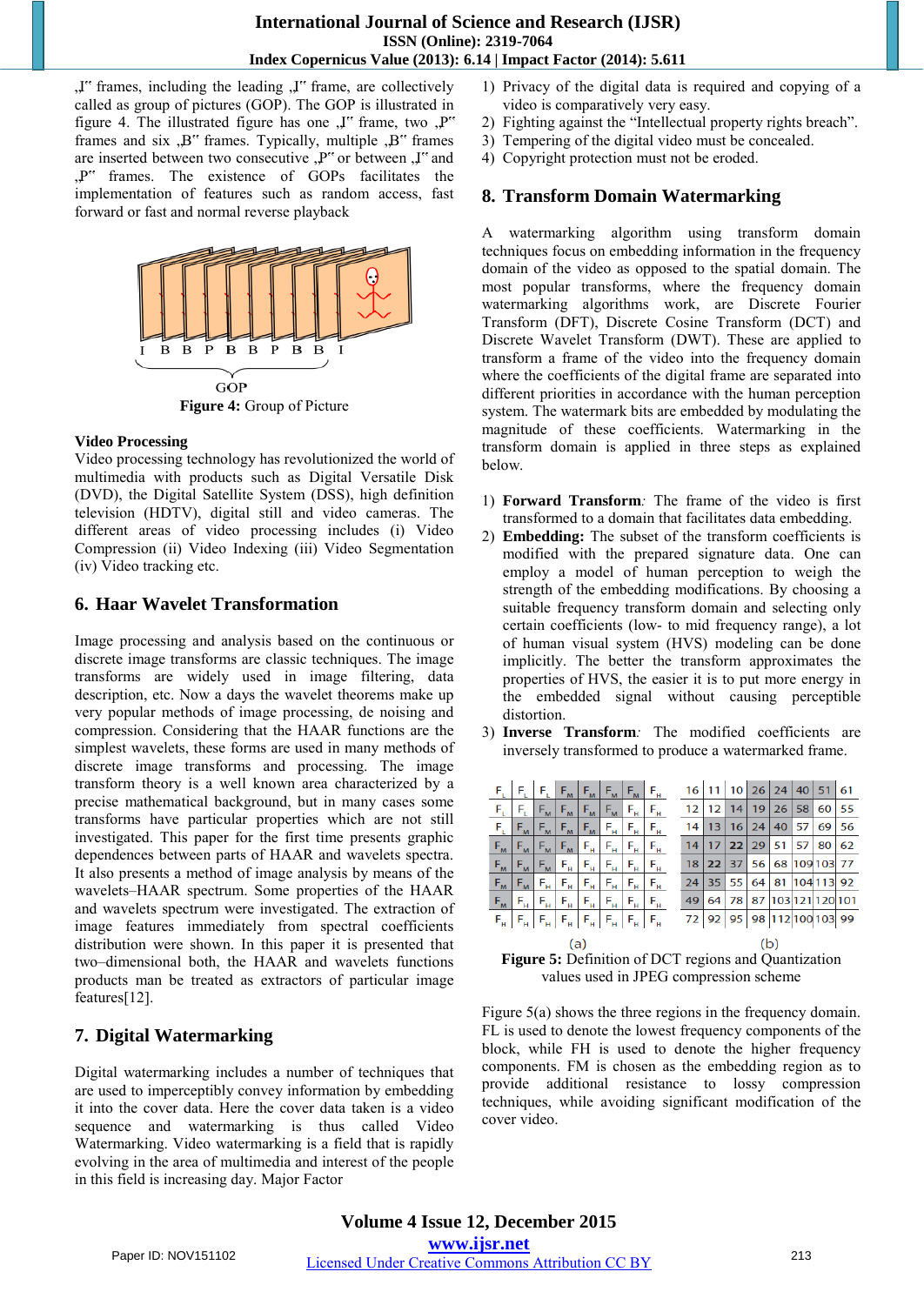## **Discrete Cosine Transform**

Discrete cosine transformation [2, 3, 4] (DCT) transforms a signal from the spatial into the frequency domain by using the cosine waveform. DCT concentrates the information energy in the bands with low frequency, and therefore shows its popularity in digital watermarking techniques. The DCT allows a frame to be broken up into different frequency bands, making it much easier to embed watermarking information into the middle frequency bands of a frame. The middle frequency bands are chosen such that they have minimized to avoid the most visual important parts of the frame (low frequencies) without over-exposing themselves to removal through compression and noise attacks (high frequencies).

Two-dimensional DCT of a frame with size M x N and its inverse DCT (IDCT) are defined in Equations 1 and 2, respectively.

Two-dimensional DCT of a frame with size M x N and its inverse DCT (IDCT) are defined in Equations 1 and 2, respectively.

$$
F(u, v) = \alpha(u)\alpha(v)\sum_{y=0}^{M-1} \square \sum_{y=0}^{N-1} f(x, y)
$$

$$
\cos\left[\frac{(2x+1)u \cdot \pi}{2 \cdot M}\right] \cos\left[\frac{(2y+1)v \cdot \pi}{2 \cdot N}\right]
$$
  
where (1)

$$
\alpha(u) = \sqrt{1/M} \quad \text{for u=0;}
$$
  
\n
$$
\alpha(u) = \sqrt{2/M} \quad \text{for u=1,2,3...M-1;}
$$
  
\n
$$
\alpha(v) = \sqrt{1/N} \quad \text{for v=0;}
$$
  
\n
$$
\alpha(v) = \sqrt{2/N} \quad \text{for v=1,2,3,...N-1;}
$$
  
\n
$$
f(x,y) = \sum_{\nu=0}^{N-1} \alpha(u) \alpha(\nu) F(u,\nu)
$$
  
\n
$$
\cos \left[ \frac{(2x+1)u \cdot \pi}{2 \cdot M} \right] \cos \left[ \frac{(2y+1)v \cdot \pi}{2 \cdot N} \right]
$$
  
\nwhere x = 0,1,2,...M-1, y = 0,1,2,...N-1

## **Idea of Watermarking**



**Figure 6:** Watermarking Process

Fig 6 shows the idea of video watermarking at the sending end. Here, first of all frames is extracted from the video sequence. The next step is to divide the frame into its Red, Green and Blue part. Each part is then individually given to the embedding algorithm block where the other input is a watermark that is to be embedded. After each part is watermarked, the next frame is taken and the procedure is repeated until the last frame. After the watermark is embedded in every frame, all frames are mixed to make the watermarked video which is then transmitted in the channel.



**Figure 7:** Extracting Watermarking Process

Figure 7 shows the idea of video watermarking at the receiver end. Here, a watermarked video is divided into the frames which are divided into the Red, Green and Blue part from where the watermark is extracted. This Procedure is repeated for all frames so as to recover the watermark.

$$
MSE = \frac{1}{M \cdot N} \sum_{x=1}^{M} \sum_{y=1}^{N} \{ (f(x, y) - f'(x, y))^2 \}
$$
  
\n
$$
PSRN = 10 \cdot \log \frac{255^2}{MSE},
$$
\n(4)

Where

MSE – Mean Square Error,

PSNR – Peak Signal to Noise Ratio,  $f(x,y)$  – Original Frame of the Video,

 $f(x,y)$  – Watermarked Frame of the Video.

The phrase peak signal-to-noise ratio, often abbreviated as PSNR, is an engineering term for the ratio between the maximum possible power of a signal and the power of corrupting noise that affects the fidelity of its representation. Because many signals have a very wide dynamic range, PSNR is usually expressed in terms of the logarithmic decibel scale. A higher PSNR would normally indicate that the reconstruction is of higher quality at the receiver end. PSNR is most easily defined via the Mean Square Error (MSE) which holds for two  $m \times n$  Frames  $f$  and  $f'$  where one of the Frames is considered a noisy approximation of the other.



**Figure 8:** Mosaic Video Creation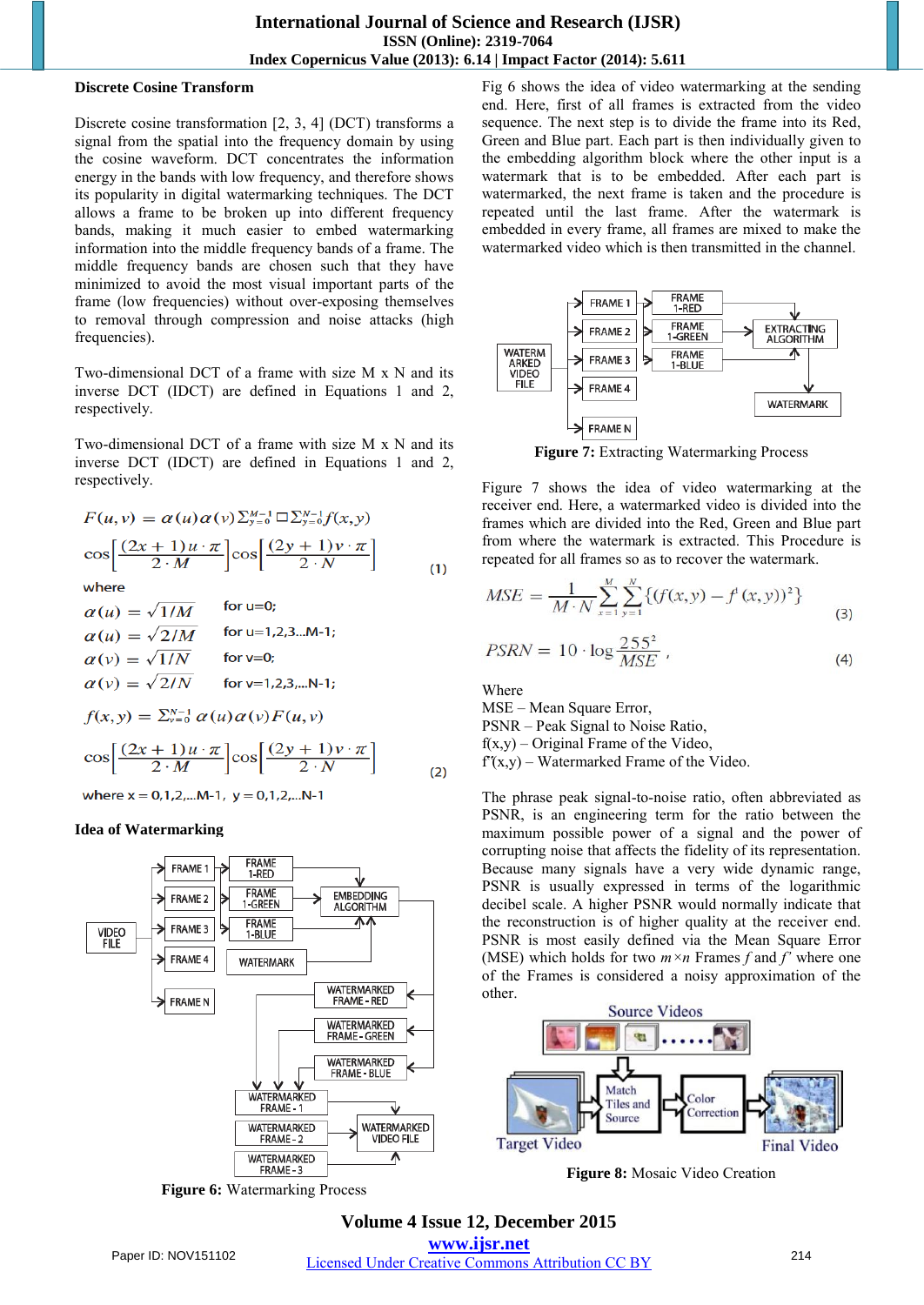## **Steps Creating Mosaic Video**

Fig 7,Fig 8 creating a video mosaic involves the following steps:

- 1. Select a target video, *T*.
- 2. Select a corpus of video sources, *S*.
- 3. Select a tiling structure. This may be a simple as an  $n \times n$
- grid of rectangles or a more complex tiling pattern.
- 4. **For each** tile of the target video:
- (a) **For each** frame of the target video:

i. Select the best frame *Sj* from the source videos matching the current tile in the current frame of *T*. ii. Color correct *Sj* to mimic the current tile in the current frame of *T*.

iii. Paste *Sj* into the tile for output.

## **9. Proposed Architecture**



**Figure 8:** Proposed Mosaic video Architecture

#### **Scrrenshots**



## **Hardware Requirements**

- Processor i3 GHz.
- Hard Disk 500 GB.
- RAM :2 GB

## **Software Requirement**

- Operating system : Win 7,8
- Coding Language : MATLAB
- Tool :R 200

## **10. Conclusion**

We have presented a system for creating video mosaics an arrangement of small videos that suggests a larger, unified video sequence. We solve the main challenge of providing both visual matches and temporal stability in a computationally efficient way, while still being flexible enough to accommodate a variety of matching criteria. There are many more possibilities for altering the final look of the video mosaic:

**Different tile shapes and animated tiles:** There is no reason the tiles need to be simple rectangles. In fact, if one segments the target video into semantically meaningful regions, the tiles shapes could be modified to follow these region boundaries.

**Allowing temporal distortions:** Tiling sequences to be temporally distorted (slowed down or sped up) to achieve better matches. Finding the best temporal distortions presents an interesting problem.

**Different matching criteria:** Doubtless, there are other matching criteria worth investigating. Given a large enough corpus of source video, one might also score the match based on semantic information.

**Incorporating video textures:** Another way of collecting good tiling footage may be to synthesize longer sequences from shorter ones using the video textures framework

## **References**

[1] Nutan Palshikar, Prof. Sanjay Jadhav, "Lossless Data Hiding using Histogram Modification and Hash Encryption Scheme ", in International Journal of Emerging Technology and Advanced Technology and Advanced Engineering,January 2014.